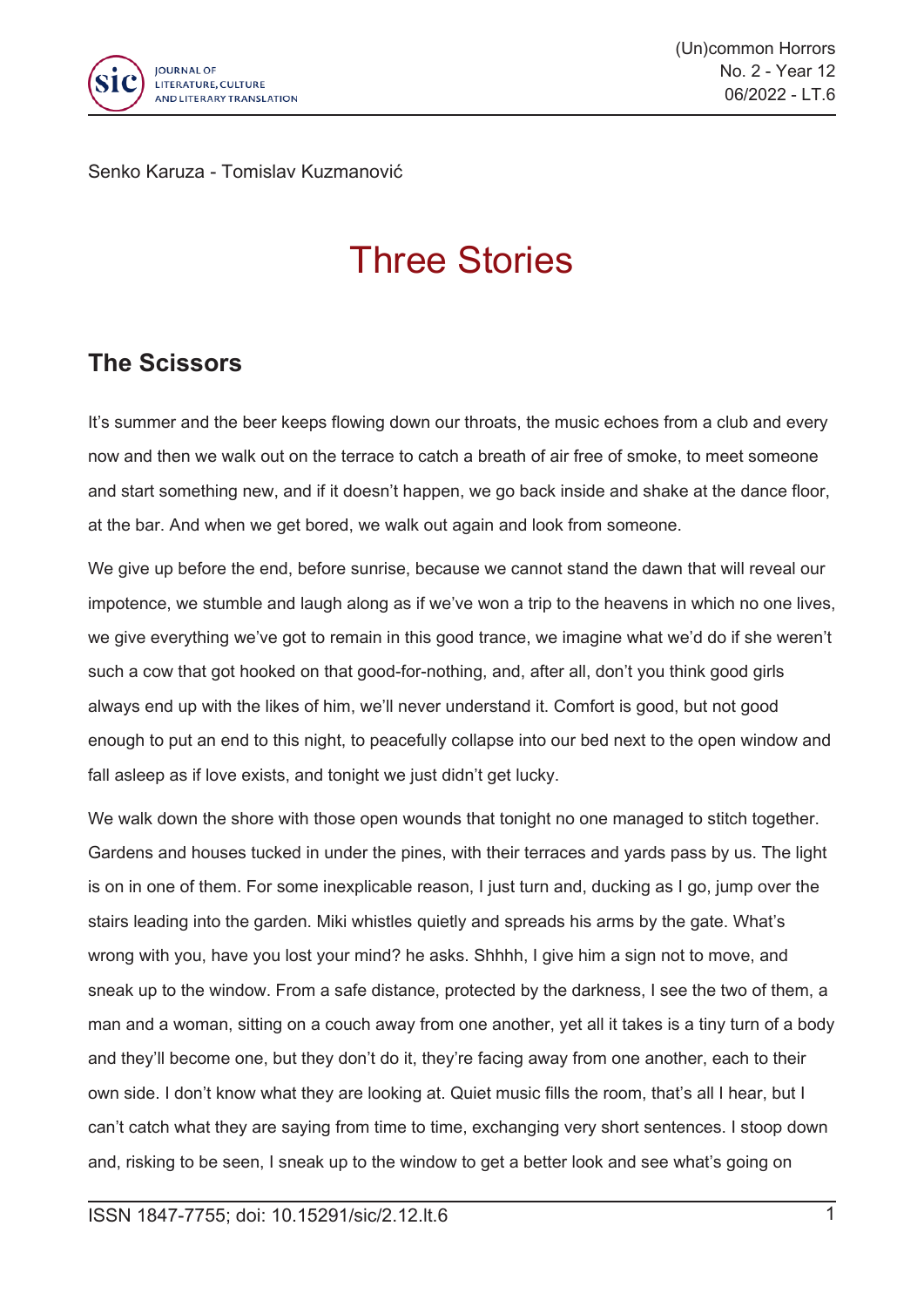

inside, between them. But they are quiet now, each looking at their own spot, unknown to me. If they turned to say something to each other, their eyes would certainly brush against me. The thought makes me shiver and my heart starts pounding faster. Miki whistles again from the gate and just as I decide to step back and leave them in this wonderful silence, I catch sight of <sup>a</sup> pair of scissors sitting on the windowsill. I reach in with my invisible hand and silently pull in the scissors. The pair remains in the same position. Reassured by the ease of this effort, I stay and watch them for <sup>a</sup> while longer. I want to know the reason of their night silence. They are both remarkably pretty, they can't be more than thirty, and it's easy to assume some quarrel got them into this state. But it's so hard to imagine pretty people having <sup>a</sup> fight. Maybe it's some illness whose certainty left them sealed in their silence. Or maybe they're just enjoying themselves, each in their own world, after <sup>a</sup> strenuous love play. Maybe they're just sitting there, as one sits waiting for the morning haunted by insomnia. Their faces show peace, the kind of peace that tonight is miles away from me.

I squeeze their scissors in my hand until it almost begins to hurt, but that's all I can steal from them. I can't just snip away <sup>a</sup> part of that image and look at it as if it were mine. I stand up and retreat towards the exit, without fear of being seen. At the last step, I open my hand and look at the scissors. I'd love to have scissors that would just lie at the window, shearing nothing. I place them on the step as if laying down <sup>a</sup> priceless glass object.

Miki sits on the wall next to the promenade and stares at the dark sea. I wish I'm this darkness. I wish it never dawns.

## **Hello**

A change, what <sup>a</sup> wonderful word! Other than everything else in this world, there's nothing I'd like more than to change my life. But I'm <sup>a</sup> skittish man, prone to safety, certainty, which goes against the idea of change. A change wants you to leave something behind, to give up on something, to have <sup>a</sup> brave heart ready to put everything on the line.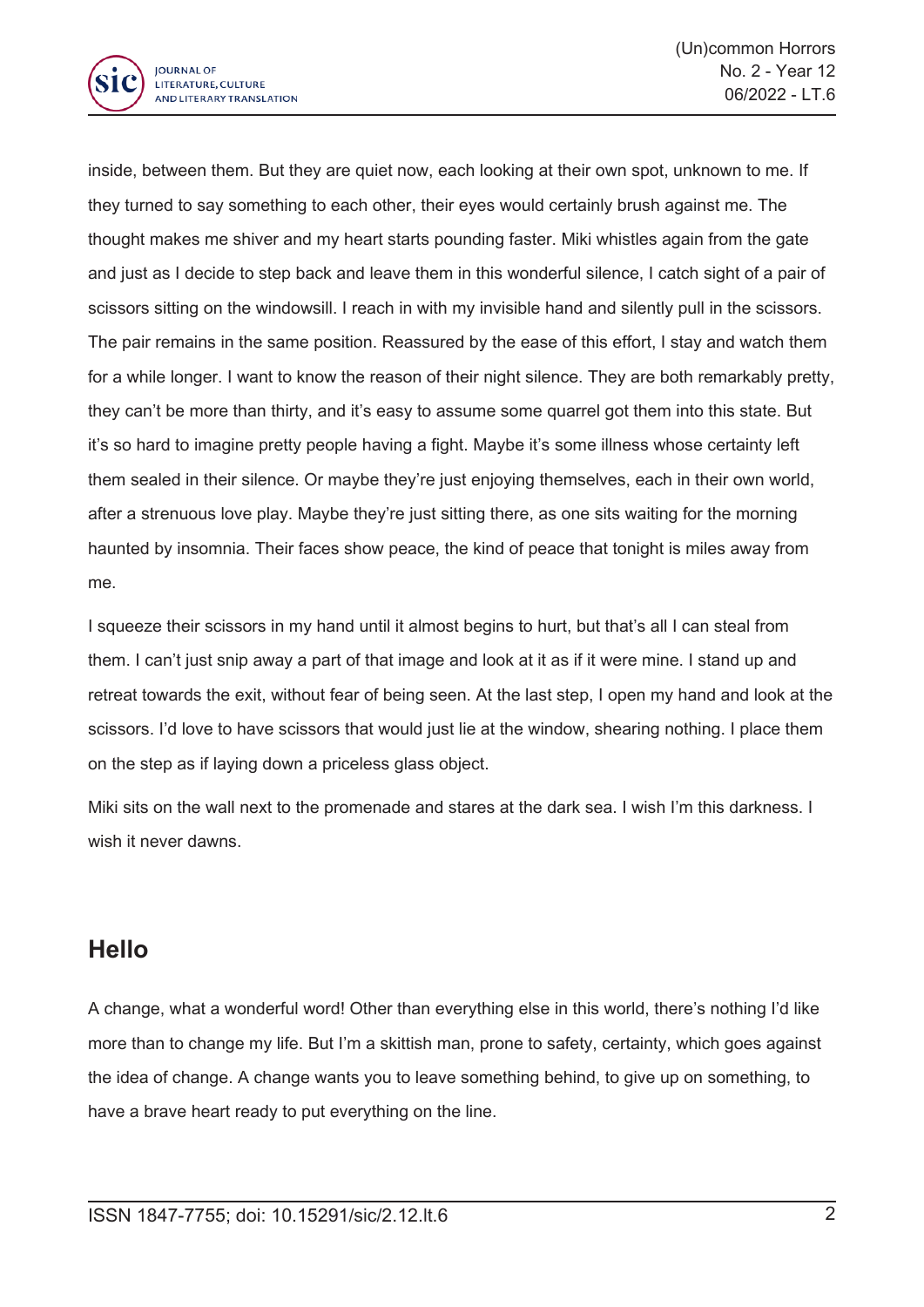

I got bored with my wife: always the same, yelling, screaming, dissatisfaction, she'd like this then she'd like that, look how other people live, and I, pussy-whipped to the bone, can't even put together <sup>a</sup> good lunch, make some good change or something, anything. Always the same. A surplus for her too. She had sex just for the sake of it, almost against her will, you couldn't call it love. It bothered her when the semen spilled over the bed. Who's gonna wash that? she'd say. Never did she laugh. And we weren't some rich celebrity couple to get <sup>a</sup> divorce and then ham it all up.

Robotics – that's what I was into: vacuum cleaners, washers, driers, driverless taxies. But I missed the sex, no question about it. For <sup>a</sup> short while, I'd even taken <sup>a</sup> lover, but she also nagged the whole time, she wanted me to get <sup>a</sup> divorce, just wouldn't let go, love wasn't enough for her. This is <sup>a</sup> strange world and everything in it.

Eh, robotics. I heard of <sup>a</sup> factory that released housewives and mistresses all in one. Not too many options, she just vacuums the floors and unlocks the door, never sleeps, she's made of rubber coated with artificial skin, she's always wet and tolerates walks. She talks, responds, communicates. She can even complain if what you ask is inappropriate. So, instead of <sup>a</sup> new car, I bought her. Expensive as hell, but only mine. What are you up to now? asked my wife and rolled her eyes. But I saw that she was glad, now we had something no one else had, as if we lived in the sticks or somewhere. But it was <sup>a</sup> real town, that's where we lived. You could hide from anyone, no one paid attention to anything.

She was at work, and I went up and down on the robot. I'd wear the living daylight out of her, so later, it was me, not her, who did all the cleaning, washing the linens, wiping the semen, vacuuming the floor, cooking. I pitied her as if she were <sup>a</sup> person. How was the sex? I asked. Good, she said, nice, I didn't expect it would be like that. Such was the program, very good, nothing to complain about. I wrote to the manufacturer, thanked him, praised the product, and lied <sup>a</sup> little about what wasn't true, but that's how I felt. He insisted to replace her with <sup>a</sup> different model. We've got <sup>a</sup> better one, he said, she menstruates, gets headaches, you've got more time for yourself. He even sent me pictures, but I was happy with this one, I wouldn't change her for anything in the world.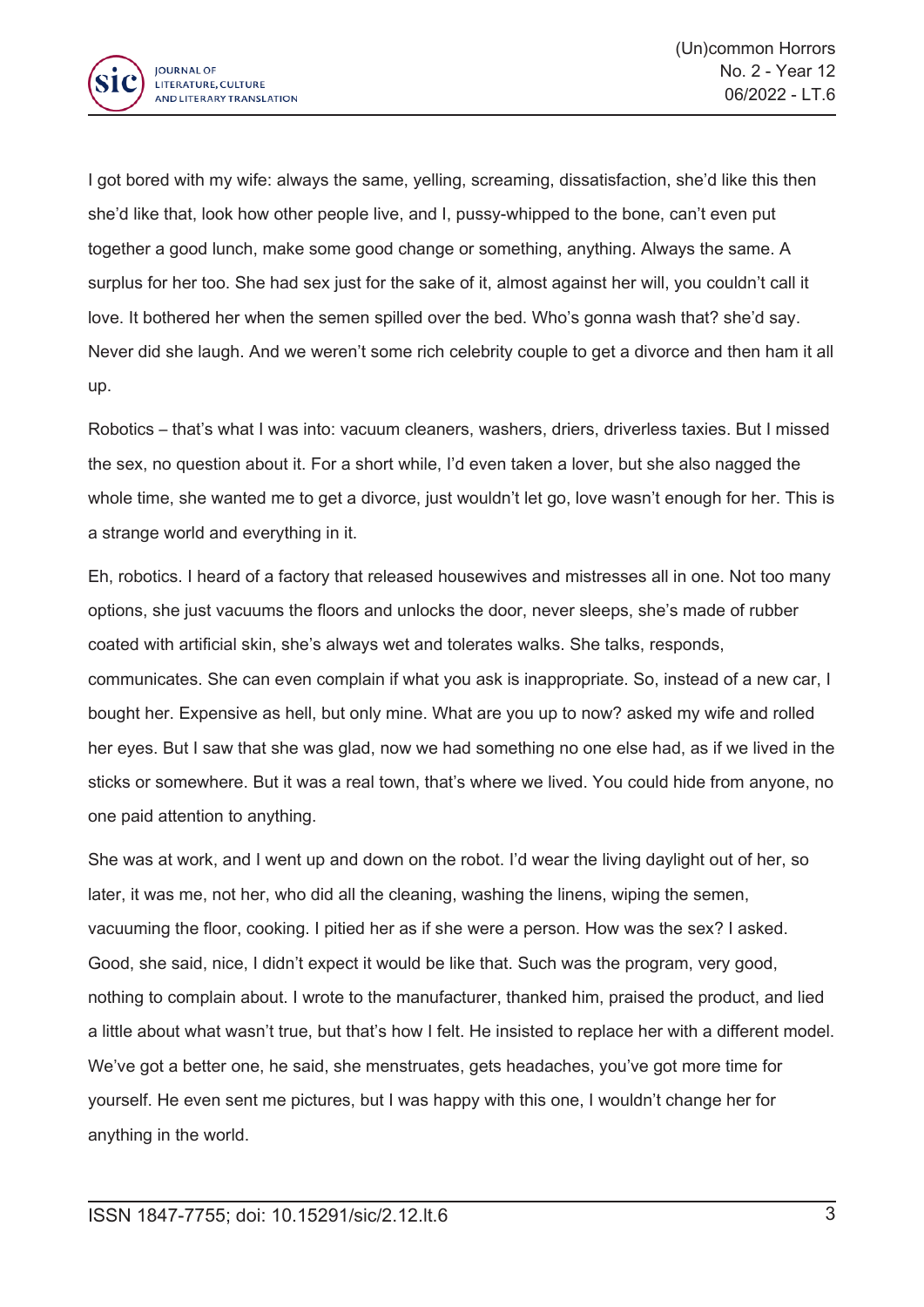

And the wife got used to her, she harassed her <sup>a</sup> little about the chores, but not too much, because everything was neat, spic and span, I polished all of it with ease. She preferred to chat with her in the evening, once or twice she even laughed: By god, what in the world happened to us, look at all this progress, who would've thought we evolved from apes. How is he treating you? she asked. Great, he's <sup>a</sup> good man, no violence in him, he's gentle, knows with things. He cleans me after we make love, but I don't mind it, discomfort is not built in me. Never once did I have the need to contact the manufacturer because of some irregularity, I almost need no support. We're so similar, you and me, my wife said, they would have <sup>a</sup> hard time telling us apart if they saw us from the street.

But it was only me who went out with her. We'd sit in the park or play on the swings, <sup>a</sup> real circus, as if we'd become children once again. We said nothing and just pushed each other on the swings, like in <sup>a</sup> dream. I'd help her get down and then grab her buttock, <sup>a</sup> nice, small, firm, leathery ass, I'd squeeze a bit and she'd shriek. That's how she was programmed.

It was <sup>a</sup> good life. And it was as short as any good life. The wife got squirmy, she wanted to have sex every evening, once, twice, thrice, then in the morning before work, sometimes even twice, she'd be running late, but little did she care. I had no might left for the robot. Not that I'd lost interest, but, brother, it was just too much.

And so one morning at dawn the police knocked on the door. We've got to take you in on account of violence. What violence, I asked, I've never forced myself on anyone, it must be <sup>a</sup> mistake. No, they said, the manufacturer reported you neglected his product, it's <sup>a</sup> sensitive matter, everyone knows you're cheating, and you signed the paper, here, see, black on white. You're worse than the hackers, you entered someone's life and then you ruined, abandoned it.

But, hey, it's <sup>a</sup> machine, what's wrong with you, are you nuts? And he stared at me sideways, you couldn't say if he was pitying me or laughing at me, nevertheless, he took out the handcuffs and glanced at my wrists. What machine are you talking about, man?! he said. What kind of <sup>a</sup> sick world do you live in?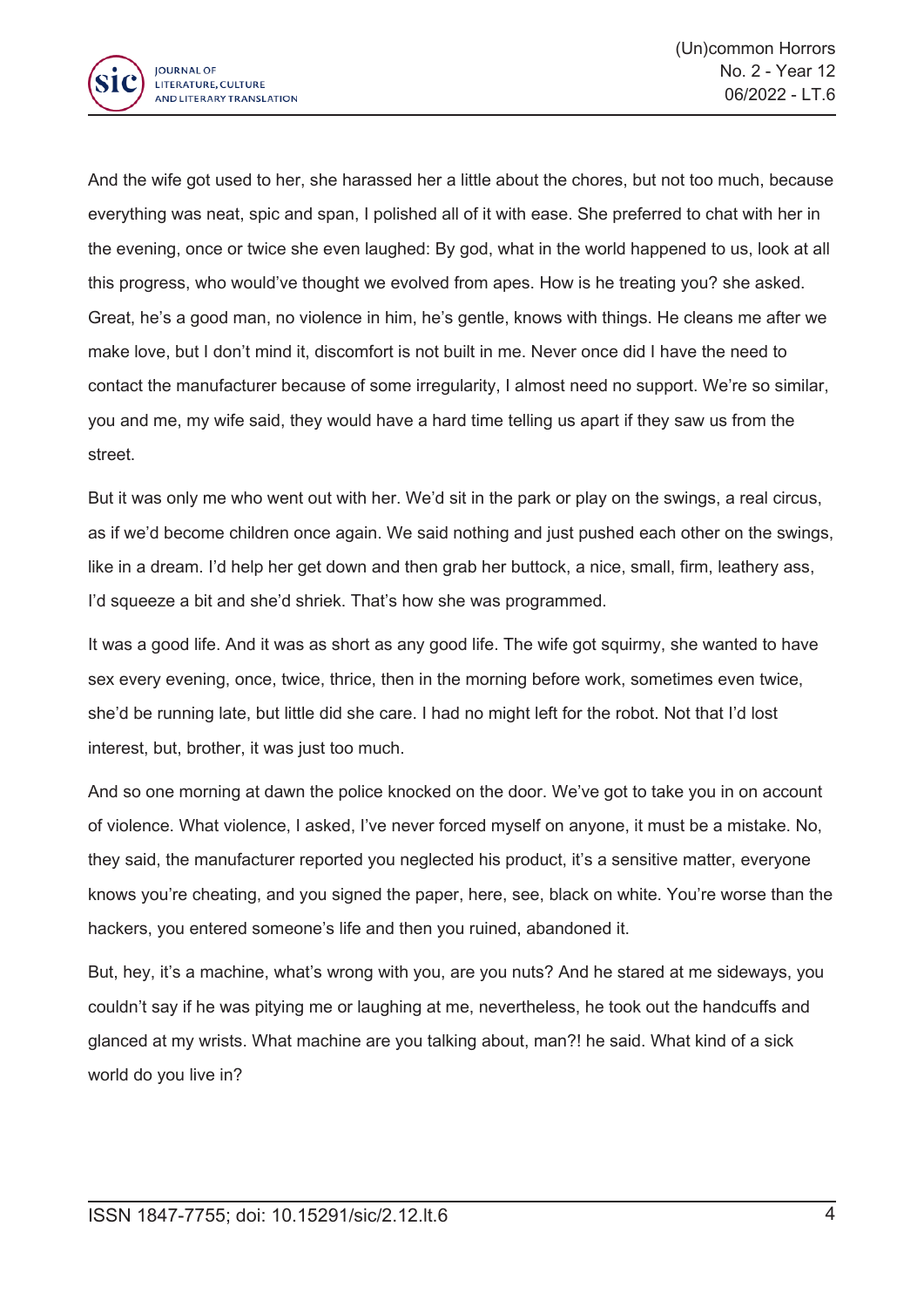

## **Animals Are Beautiful People**

What year it was, I don't know. The world, like always when we weren't blind, smelled of death and nothing could be done to bring back the feeling that it all makes sense. Such was the moment when I decided to give up, although that's <sup>a</sup> ridiculous claim, because giving up had already been in my blood. I was coming back from yet another unsuccessful drunken night, disappointed with myself, like always. An ocean of empty words and opinions clashing and penetrating the thick smoke that rose between speakers, company, friends, I don't know what to call them, spread in the endlessness of the night. A cold, dark street was shedding its scenery of fusty things from attic spaces and basements, the Gypsies had not yet arrived, and in those piles, you could see the wealth that had once, <sup>a</sup> long time ago, amused the dead, the long gone, and the obviously forgotten. The smell of the past those discarded objects emanated roused in me some vague image of nostalgic attachment to the city and even though they were pasted with the fog, the cold or the rain that drew the feeling of rot out of them, some solemn pride of gracious transience grew only stronger offering the image of <sup>a</sup> fortified sanctuary. The city. Civilization. Palaces and noble houses. Slums and shantytowns. Workers' blocks. Discarded objects in the deaf, thieving hours bore clear witness to all of them.

The night hygienist was tugging at the fat, swollen hose polishing the city; those who come back to life and in the morning start all over again, from oblivion, needed some freshness. I didn't care, I didn't pause, he could've whipped me with all his might and sent me down the sewer with the other waste, I'd be flowing just the same. He opened me <sup>a</sup> passage and gave me the opportunity that didn't offer all that much. I could care less, and I purposely slowed down to feel the impatient water on my back.

I arrived home wet, miserable as always. I busied myself about the kitchen, opening the fridge and forgetting my wife was disgusted with how fat I had become, I poured, I chewed, I guttled, thinking how could I be the only one in the whole world who wasn't able to find some good exit out of this life that was breaking me down, why couldn't I just close these shitty pages, burn, forget, take them out and start all over again, from the beginning. The beginning? Where was that beginning, with